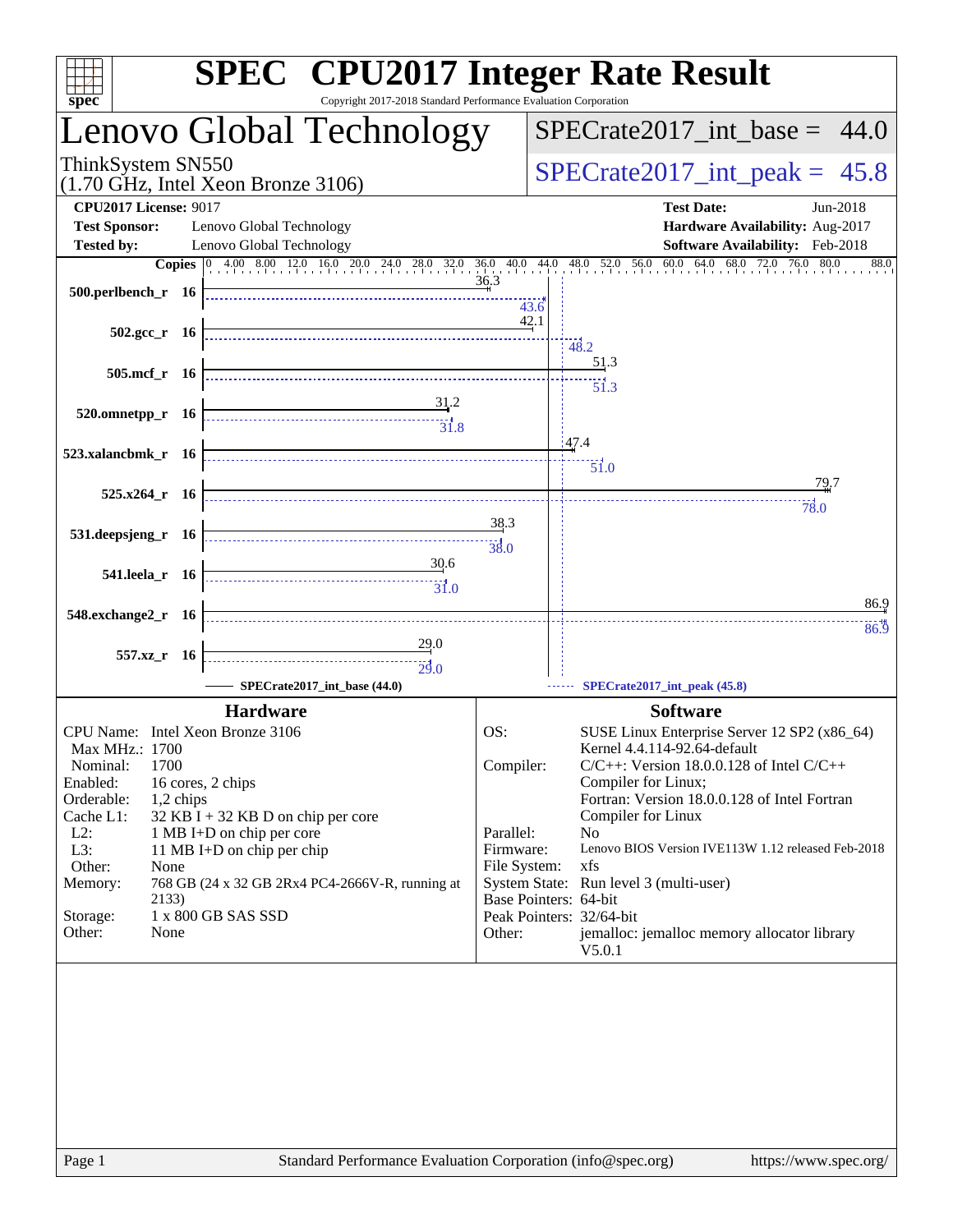

## Lenovo Global Technology

(1.70 GHz, Intel Xeon Bronze 3106)

ThinkSystem SN550  $SPECrate2017$  int peak = 45.8

SPECrate2017 int\_base =  $44.0$ 

**[Test Sponsor:](http://www.spec.org/auto/cpu2017/Docs/result-fields.html#TestSponsor)** Lenovo Global Technology **[Hardware Availability:](http://www.spec.org/auto/cpu2017/Docs/result-fields.html#HardwareAvailability)** Aug-2017

**[CPU2017 License:](http://www.spec.org/auto/cpu2017/Docs/result-fields.html#CPU2017License)** 9017 **[Test Date:](http://www.spec.org/auto/cpu2017/Docs/result-fields.html#TestDate)** Jun-2018 **[Tested by:](http://www.spec.org/auto/cpu2017/Docs/result-fields.html#Testedby)** Lenovo Global Technology **[Software Availability:](http://www.spec.org/auto/cpu2017/Docs/result-fields.html#SoftwareAvailability)** Feb-2018

### **[Results Table](http://www.spec.org/auto/cpu2017/Docs/result-fields.html#ResultsTable)**

|                           | <b>Base</b>   |                |       |                | <b>Peak</b> |                |       |               |                |              |                |              |                |              |
|---------------------------|---------------|----------------|-------|----------------|-------------|----------------|-------|---------------|----------------|--------------|----------------|--------------|----------------|--------------|
| <b>Benchmark</b>          | <b>Copies</b> | <b>Seconds</b> | Ratio | <b>Seconds</b> | Ratio       | <b>Seconds</b> | Ratio | <b>Copies</b> | <b>Seconds</b> | <b>Ratio</b> | <b>Seconds</b> | <b>Ratio</b> | <b>Seconds</b> | <b>Ratio</b> |
| $500.$ perlbench r        | 16            | 701            | 36.3  | 696            | 36.6        | 702            | 36.3  | 16            | 584            | 43.6         | 587            | 43.4         | 585            | 43.6         |
| 502.gcc_r                 | 16            | 538            | 42.1  | 539            | 42.1        | 539            | 42.0  | 16            | 470            | 48.2         | 470            | 48.2         | 469            | 48.3         |
| $505$ .mcf r              | 16            | 504            | 51.3  | 504            | 51.3        | 504            | 51.3  | 16            | 504            | 51.3         | 504            | 51.3         | 504            | 51.3         |
| 520.omnetpp_r             | 16            | 672            | 31.2  | 673            | 31.2        | 671            | 31.3  | 16            | 660            | 31.8         | 662            | 31.7         | 661            | 31.8         |
| 523.xalancbmk_r           | 16            | 359            | 47.1  | 357            | 47.4        | 357            | 47.4  | 16            | 332            | 51.0         | 331            | 51.0         | 331            | 51.0         |
| 525.x264 r                | 16            | 352            | 79.7  | 350            | 80.0        | 353            | 79.3  | 16            | 359            | 78.0         | 359            | 78.0         | 359            | 78.0         |
| 531.deepsjeng_r           | 16            | 480            | 38.2  | 479            | 38.3        | 479            | 38.3  | 16            | 481            | 38.1         | 483            | 38.0         | 482            | 38.0         |
| 541.leela r               | 16            | 867            | 30.6  | 866            | 30.6        | 865            | 30.6  | 16            | 854            | 31.0         | 854            | 31.0         | 858            | 30.9         |
| 548.exchange2_r           | 16            | 482            | 86.9  | 482            | 86.9        | 481            | 87.1  | 16            | 482            | 86.9         | 481            | 87.1         | 484            | 86.6         |
| 557.xz r                  | 16            | 595            | 29.0  | 596            | 29.0        | 595            | 29.0  | 16            | 596            | 29.0         | 595            | 29.0         | 595            | 29.0         |
| $SPECrate2017$ int base = |               |                | 44.0  |                |             |                |       |               |                |              |                |              |                |              |

**[SPECrate2017\\_int\\_peak =](http://www.spec.org/auto/cpu2017/Docs/result-fields.html#SPECrate2017intpeak) 45.8**

Results appear in the [order in which they were run](http://www.spec.org/auto/cpu2017/Docs/result-fields.html#RunOrder). Bold underlined text [indicates a median measurement](http://www.spec.org/auto/cpu2017/Docs/result-fields.html#Median).

### **[Submit Notes](http://www.spec.org/auto/cpu2017/Docs/result-fields.html#SubmitNotes)**

 The numactl mechanism was used to bind copies to processors. The config file option 'submit' was used to generate numactl commands to bind each copy to a specific processor. For details, please see the config file.

### **[Operating System Notes](http://www.spec.org/auto/cpu2017/Docs/result-fields.html#OperatingSystemNotes)**

Stack size set to unlimited using "ulimit -s unlimited"

### **[General Notes](http://www.spec.org/auto/cpu2017/Docs/result-fields.html#GeneralNotes)**

Environment variables set by runcpu before the start of the run: LD\_LIBRARY\_PATH = "/home/cpu2017.1.0.2.ic18.0/lib/ia32:/home/cpu2017.1.0.2.ic18.0/lib/intel64" LD\_LIBRARY\_PATH = "\$LD\_LIBRARY\_PATH:/home/cpu2017.1.0.2.ic18.0/je5.0.1-32:/home/cpu2017.1.0.2.ic18.0/je5.0.1-64" Binaries compiled on a system with 1x Intel Core i7-4790 CPU + 32GB RAM memory using Redhat Enterprise Linux 7.4 Transparent Huge Pages enabled by default Prior to runcpu invocation Filesystem page cache synced and cleared with: sync; echo 3> /proc/sys/vm/drop\_caches runcpu command invoked through numactl i.e.: numactl --interleave=all runcpu <etc> jemalloc: configured and built at default for 32bit (i686) and 64bit (x86\_64) targets; jemalloc: built with the RedHat Enterprise 7.4, and the system compiler gcc 4.8.5; jemalloc: sources available from jemalloc.net or

**(Continued on next page)**

| Page 2<br>Standard Performance Evaluation Corporation (info@spec.org)<br>https://www.spec.org/ |  |
|------------------------------------------------------------------------------------------------|--|
|------------------------------------------------------------------------------------------------|--|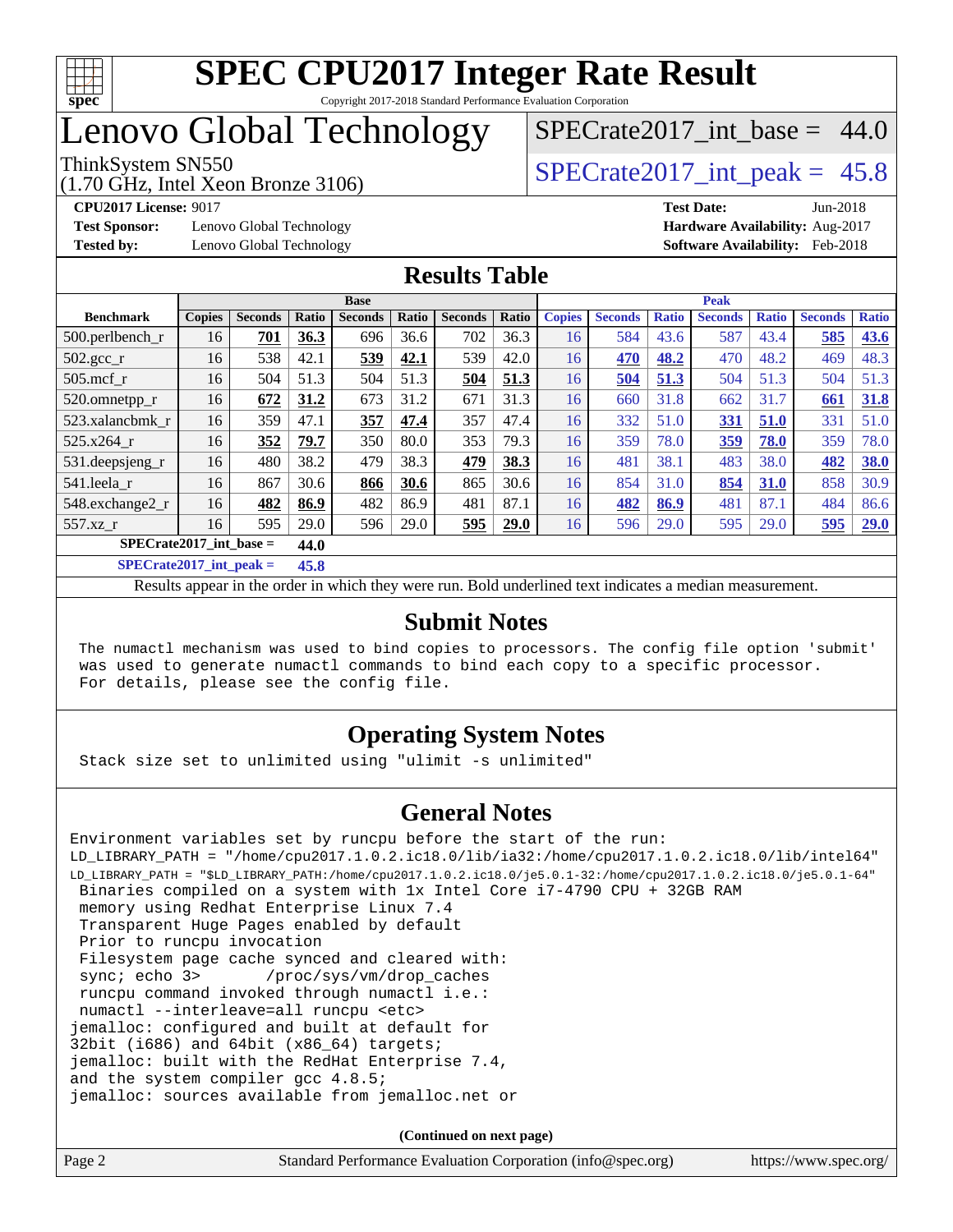

## Lenovo Global Technology

SPECrate2017 int\_base =  $44.0$ 

(1.70 GHz, Intel Xeon Bronze 3106)

ThinkSystem SN550  $SPECrate2017$  int peak = 45.8

**[Test Sponsor:](http://www.spec.org/auto/cpu2017/Docs/result-fields.html#TestSponsor)** Lenovo Global Technology **[Hardware Availability:](http://www.spec.org/auto/cpu2017/Docs/result-fields.html#HardwareAvailability)** Aug-2017 **[Tested by:](http://www.spec.org/auto/cpu2017/Docs/result-fields.html#Testedby)** Lenovo Global Technology **[Software Availability:](http://www.spec.org/auto/cpu2017/Docs/result-fields.html#SoftwareAvailability)** Feb-2018

**[CPU2017 License:](http://www.spec.org/auto/cpu2017/Docs/result-fields.html#CPU2017License)** 9017 **[Test Date:](http://www.spec.org/auto/cpu2017/Docs/result-fields.html#TestDate)** Jun-2018

### **[General Notes \(Continued\)](http://www.spec.org/auto/cpu2017/Docs/result-fields.html#GeneralNotes)**

<https://github.com/jemalloc/jemalloc/releases> Yes: The test sponsor attests, as of date of publication, that CVE-2017-5754 (Meltdown) is mitigated in the system as tested and documented. Yes: The test sponsor attests, as of date of publication, that CVE-2017-5753 (Spectre variant 1) is mitigated in the system as tested and documented. Yes: The test sponsor attests, as of date of publication, that CVE-2017-5715 (Spectre variant 2) is mitigated in the system as tested and documented.

### **[Platform Notes](http://www.spec.org/auto/cpu2017/Docs/result-fields.html#PlatformNotes)**

Page 3 Standard Performance Evaluation Corporation [\(info@spec.org\)](mailto:info@spec.org) <https://www.spec.org/> BIOS configuration: Choose Operating Mode set to Maximum Performance DCU Streamer Prefetcher set to Disable SNC set to Disable MONITOR/MWAIT set to Enable Stale AtoS set to Enable LLC dead line alloc set to Disable Sysinfo program /home/cpu2017.1.0.2.ic18.0/bin/sysinfo Rev: r5797 of 2017-06-14 96c45e4568ad54c135fd618bcc091c0f running on SN550 Wed Jun 13 10:20:22 2018 SUT (System Under Test) info as seen by some common utilities. For more information on this section, see <https://www.spec.org/cpu2017/Docs/config.html#sysinfo> From /proc/cpuinfo model name : Intel(R) Xeon(R) Bronze 3106 CPU @ 1.70GHz 2 "physical id"s (chips) 16 "processors" cores, siblings (Caution: counting these is hw and system dependent. The following excerpts from /proc/cpuinfo might not be reliable. Use with caution.) cpu cores : 8 siblings : 8 physical 0: cores 0 1 2 3 4 5 6 7 physical 1: cores 0 1 2 3 4 5 6 7 From lscpu: Architecture: x86\_64 CPU op-mode(s): 32-bit, 64-bit Little Endian CPU(s): 16 On-line CPU(s) list: 0-15 Thread(s) per core: 1 Core(s) per socket: 8 Socket(s): 2 NUMA node(s): 2 **(Continued on next page)**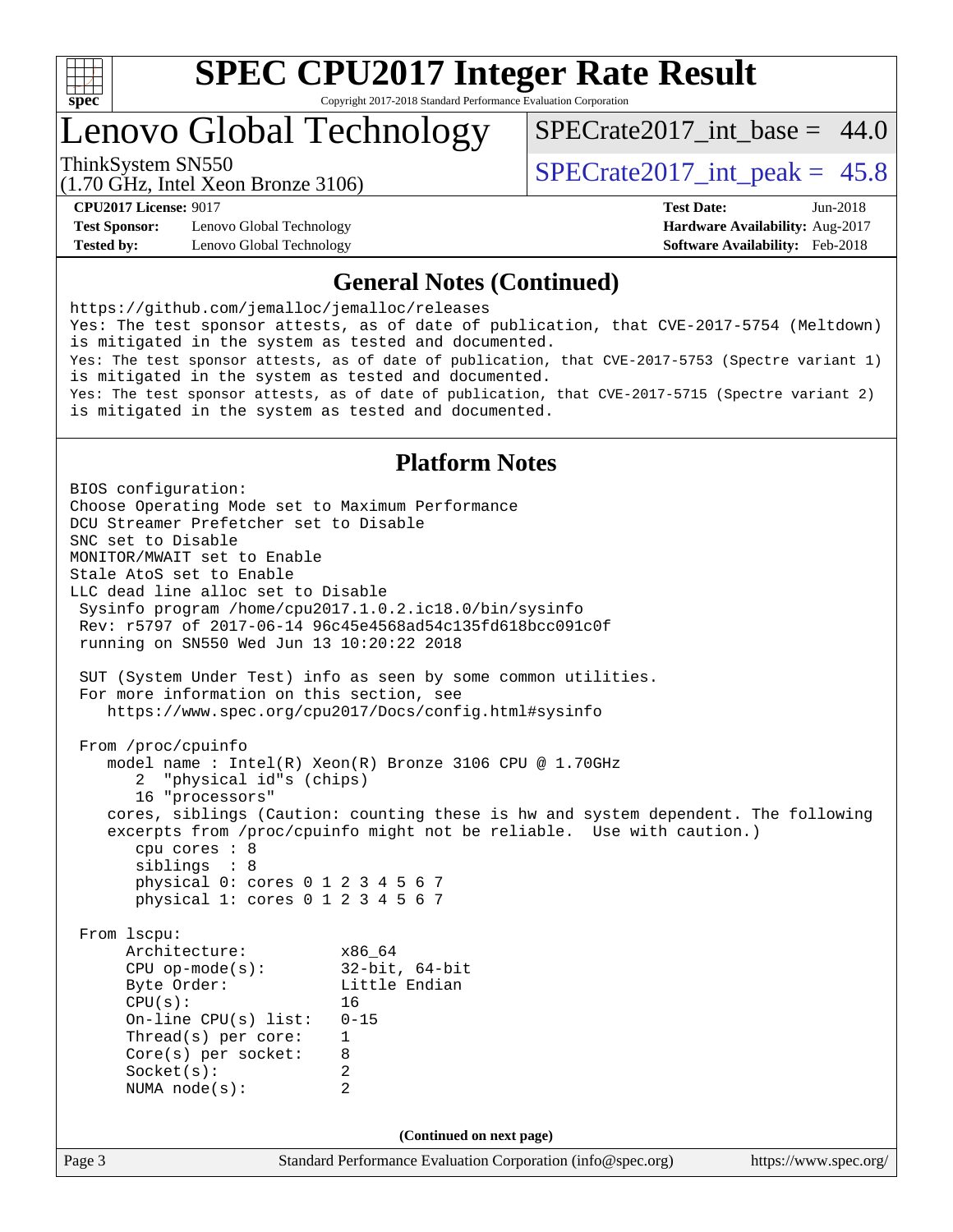

## Lenovo Global Technology

(1.70 GHz, Intel Xeon Bronze 3106)

 $SPECTate2017\_int\_base = 44.0$ 

ThinkSystem SN550<br>(1.70 GHz, Intel Year Bronze 3106) [SPECrate2017\\_int\\_peak =](http://www.spec.org/auto/cpu2017/Docs/result-fields.html#SPECrate2017intpeak)  $45.8$ 

**[CPU2017 License:](http://www.spec.org/auto/cpu2017/Docs/result-fields.html#CPU2017License)** 9017 **[Test Date:](http://www.spec.org/auto/cpu2017/Docs/result-fields.html#TestDate)** Jun-2018

**[Test Sponsor:](http://www.spec.org/auto/cpu2017/Docs/result-fields.html#TestSponsor)** Lenovo Global Technology **[Hardware Availability:](http://www.spec.org/auto/cpu2017/Docs/result-fields.html#HardwareAvailability)** Aug-2017 **[Tested by:](http://www.spec.org/auto/cpu2017/Docs/result-fields.html#Testedby)** Lenovo Global Technology **[Software Availability:](http://www.spec.org/auto/cpu2017/Docs/result-fields.html#SoftwareAvailability)** Feb-2018

### **[Platform Notes \(Continued\)](http://www.spec.org/auto/cpu2017/Docs/result-fields.html#PlatformNotes)**

| Vendor ID:                                                                                                                                                                                                                                                                                                     | GenuineIntel                                                                                                                                                                                                                                                                                                                                                                                                                                                                                                                                                                                                                                                                                                                                                         |
|----------------------------------------------------------------------------------------------------------------------------------------------------------------------------------------------------------------------------------------------------------------------------------------------------------------|----------------------------------------------------------------------------------------------------------------------------------------------------------------------------------------------------------------------------------------------------------------------------------------------------------------------------------------------------------------------------------------------------------------------------------------------------------------------------------------------------------------------------------------------------------------------------------------------------------------------------------------------------------------------------------------------------------------------------------------------------------------------|
| CPU family:                                                                                                                                                                                                                                                                                                    | 6                                                                                                                                                                                                                                                                                                                                                                                                                                                                                                                                                                                                                                                                                                                                                                    |
| Model:                                                                                                                                                                                                                                                                                                         | 85                                                                                                                                                                                                                                                                                                                                                                                                                                                                                                                                                                                                                                                                                                                                                                   |
| Model name:                                                                                                                                                                                                                                                                                                    | $Intel(R) Xeon(R) Bronze 3106 CPU @ 1.70GHz$                                                                                                                                                                                                                                                                                                                                                                                                                                                                                                                                                                                                                                                                                                                         |
| Stepping:                                                                                                                                                                                                                                                                                                      | 4                                                                                                                                                                                                                                                                                                                                                                                                                                                                                                                                                                                                                                                                                                                                                                    |
| CPU MHz:                                                                                                                                                                                                                                                                                                       | 1696.016                                                                                                                                                                                                                                                                                                                                                                                                                                                                                                                                                                                                                                                                                                                                                             |
| BogoMIPS:                                                                                                                                                                                                                                                                                                      | 3392.03                                                                                                                                                                                                                                                                                                                                                                                                                                                                                                                                                                                                                                                                                                                                                              |
| Virtualization:                                                                                                                                                                                                                                                                                                | $VT - x$                                                                                                                                                                                                                                                                                                                                                                                                                                                                                                                                                                                                                                                                                                                                                             |
| $L1d$ cache:                                                                                                                                                                                                                                                                                                   | 32K                                                                                                                                                                                                                                                                                                                                                                                                                                                                                                                                                                                                                                                                                                                                                                  |
| Lli cache:                                                                                                                                                                                                                                                                                                     | 32K                                                                                                                                                                                                                                                                                                                                                                                                                                                                                                                                                                                                                                                                                                                                                                  |
| $L2$ cache:                                                                                                                                                                                                                                                                                                    | 1024K                                                                                                                                                                                                                                                                                                                                                                                                                                                                                                                                                                                                                                                                                                                                                                |
| L3 cache:                                                                                                                                                                                                                                                                                                      | 11264K                                                                                                                                                                                                                                                                                                                                                                                                                                                                                                                                                                                                                                                                                                                                                               |
| NUMA $node0$ $CPU(s)$ :                                                                                                                                                                                                                                                                                        | $0 - 7$                                                                                                                                                                                                                                                                                                                                                                                                                                                                                                                                                                                                                                                                                                                                                              |
| NUMA nodel CPU(s):                                                                                                                                                                                                                                                                                             | $8 - 15$                                                                                                                                                                                                                                                                                                                                                                                                                                                                                                                                                                                                                                                                                                                                                             |
| Flagg:<br>xsavec xgetbvl cqm_llc cqm_occup_llc<br>/proc/cpuinfo cache data                                                                                                                                                                                                                                     | fpu vme de pse tsc msr pae mce cx8 apic sep mtrr pge mca cmov<br>pat pse36 clflush dts acpi mmx fxsr sse sse2 ss ht tm pbe syscall nx pdpelgb rdtscp<br>lm constant_tsc art arch_perfmon pebs bts rep_good nopl xtopology nonstop_tsc<br>aperfmperf eagerfpu pni pclmulqdq dtes64 monitor ds_cpl vmx smx est tm2 ssse3 sdbg<br>fma cx16 xtpr pdcm pcid dca sse4_1 sse4_2 x2apic movbe popcnt tsc_deadline_timer aes<br>xsave avx f16c rdrand lahf_lm abm 3dnowprefetch arat epb invpcid_single pln pts<br>dtherm intel_pt rsb_ctxsw spec_ctrl retpoline kaiser tpr_shadow vnmi flexpriority<br>ept vpid fsgsbase tsc_adjust bmil hle avx2 smep bmi2 erms invpcid rtm cqm mpx<br>avx512f avx512dq rdseed adx smap clflushopt clwb avx512cd avx512bw avx512vl xsaveopt |
| cache size : 11264 KB                                                                                                                                                                                                                                                                                          |                                                                                                                                                                                                                                                                                                                                                                                                                                                                                                                                                                                                                                                                                                                                                                      |
| physical chip.<br>$available: 2 nodes (0-1)$<br>node 0 cpus: 0 1 2 3 4 5 6 7<br>node 0 size: 386646 MB<br>node 0 free: 386128 MB<br>node 1 cpus: 8 9 10 11 12 13 14 15<br>node 1 size: 387040 MB<br>node 1 free: 386543 MB<br>node distances:<br>$\overline{0}$<br>node<br>1<br>0 :<br>10 21<br>1:<br>21<br>10 | From numactl --hardware WARNING: a numactl 'node' might or might not correspond to a                                                                                                                                                                                                                                                                                                                                                                                                                                                                                                                                                                                                                                                                                 |
| From /proc/meminfo<br>MemTotal:<br>792255352 kB<br>HugePages_Total:<br>0<br>Hugepagesize:<br>2048 kB                                                                                                                                                                                                           |                                                                                                                                                                                                                                                                                                                                                                                                                                                                                                                                                                                                                                                                                                                                                                      |

**(Continued on next page)**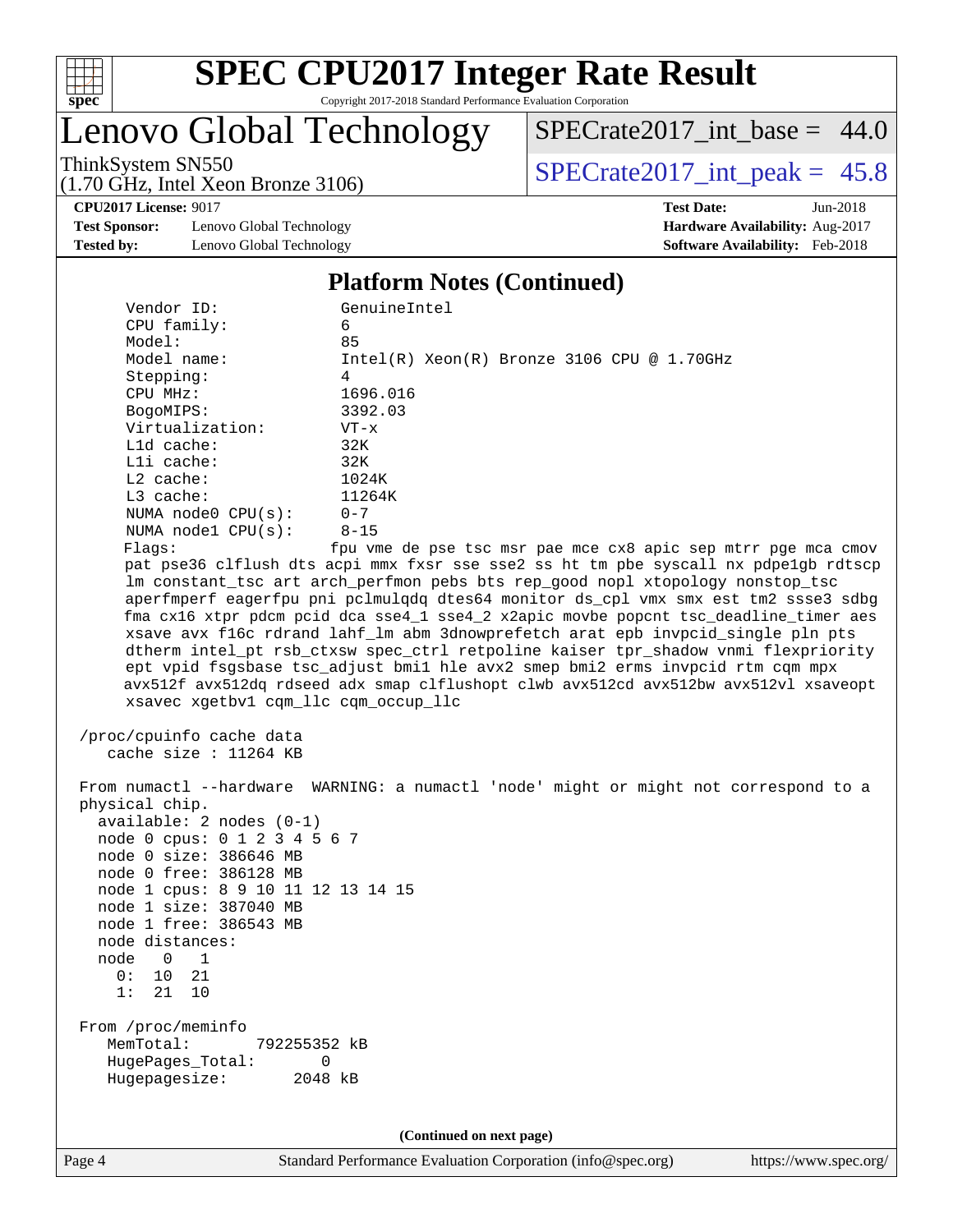

## Lenovo Global Technology

SPECrate2017 int\_base =  $44.0$ 

(1.70 GHz, Intel Xeon Bronze 3106)

ThinkSystem SN550  $SPECrate2017$  int peak = 45.8

**[CPU2017 License:](http://www.spec.org/auto/cpu2017/Docs/result-fields.html#CPU2017License)** 9017 **[Test Date:](http://www.spec.org/auto/cpu2017/Docs/result-fields.html#TestDate)** Jun-2018

**[Test Sponsor:](http://www.spec.org/auto/cpu2017/Docs/result-fields.html#TestSponsor)** Lenovo Global Technology **[Hardware Availability:](http://www.spec.org/auto/cpu2017/Docs/result-fields.html#HardwareAvailability)** Aug-2017 **[Tested by:](http://www.spec.org/auto/cpu2017/Docs/result-fields.html#Testedby)** Lenovo Global Technology **[Software Availability:](http://www.spec.org/auto/cpu2017/Docs/result-fields.html#SoftwareAvailability)** Feb-2018

### **[Platform Notes \(Continued\)](http://www.spec.org/auto/cpu2017/Docs/result-fields.html#PlatformNotes)**

 From /etc/\*release\* /etc/\*version\* SuSE-release: SUSE Linux Enterprise Server 12 (x86\_64) VERSION = 12 PATCHLEVEL = 2 # This file is deprecated and will be removed in a future service pack or release. # Please check /etc/os-release for details about this release. os-release: NAME="SLES" VERSION="12-SP2" VERSION\_ID="12.2" PRETTY NAME="SUSE Linux Enterprise Server 12 SP2" ID="sles" ANSI\_COLOR="0;32" CPE\_NAME="cpe:/o:suse:sles:12:sp2" uname -a: Linux SN550 4.4.114-92.64-default #1 SMP Thu Feb 1 19:18:19 UTC 2018 (c6ce5db) x86\_64 x86\_64 x86\_64 GNU/Linux run-level 3 Jun 13 10:17 SPEC is set to: /home/cpu2017.1.0.2.ic18.0 Filesystem Type Size Used Avail Use% Mounted on /dev/sda4 xfs 687G 170G 518G 25% /home Additional information from dmidecode follows. WARNING: Use caution when you interpret this section. The 'dmidecode' program reads system data which is "intended to allow hardware to be accurately determined", but the intent may not be met, as there are frequent changes to hardware, firmware, and the "DMTF SMBIOS" standard. BIOS Lenovo -[IVE113W-1.12]- 02/06/2018 Memory: 24x Samsung M393A4K40BB2-CTD 32 GB 2 rank 2666, configured at 2133 (End of data from sysinfo program) **[Compiler Version Notes](http://www.spec.org/auto/cpu2017/Docs/result-fields.html#CompilerVersionNotes)** ============================================================================== CC 500.perlbench  $r(base)$  502.gcc  $r(base)$  505.mcf  $r(base, peak)$  525.x264\_r(base, peak) 557.xz\_r(base, peak) ----------------------------------------------------------------------------- icc (ICC) 18.0.0 20170811 Copyright (C) 1985-2017 Intel Corporation. All rights reserved. ------------------------------------------------------------------------------

**(Continued on next page)**

Page 5 Standard Performance Evaluation Corporation [\(info@spec.org\)](mailto:info@spec.org) <https://www.spec.org/>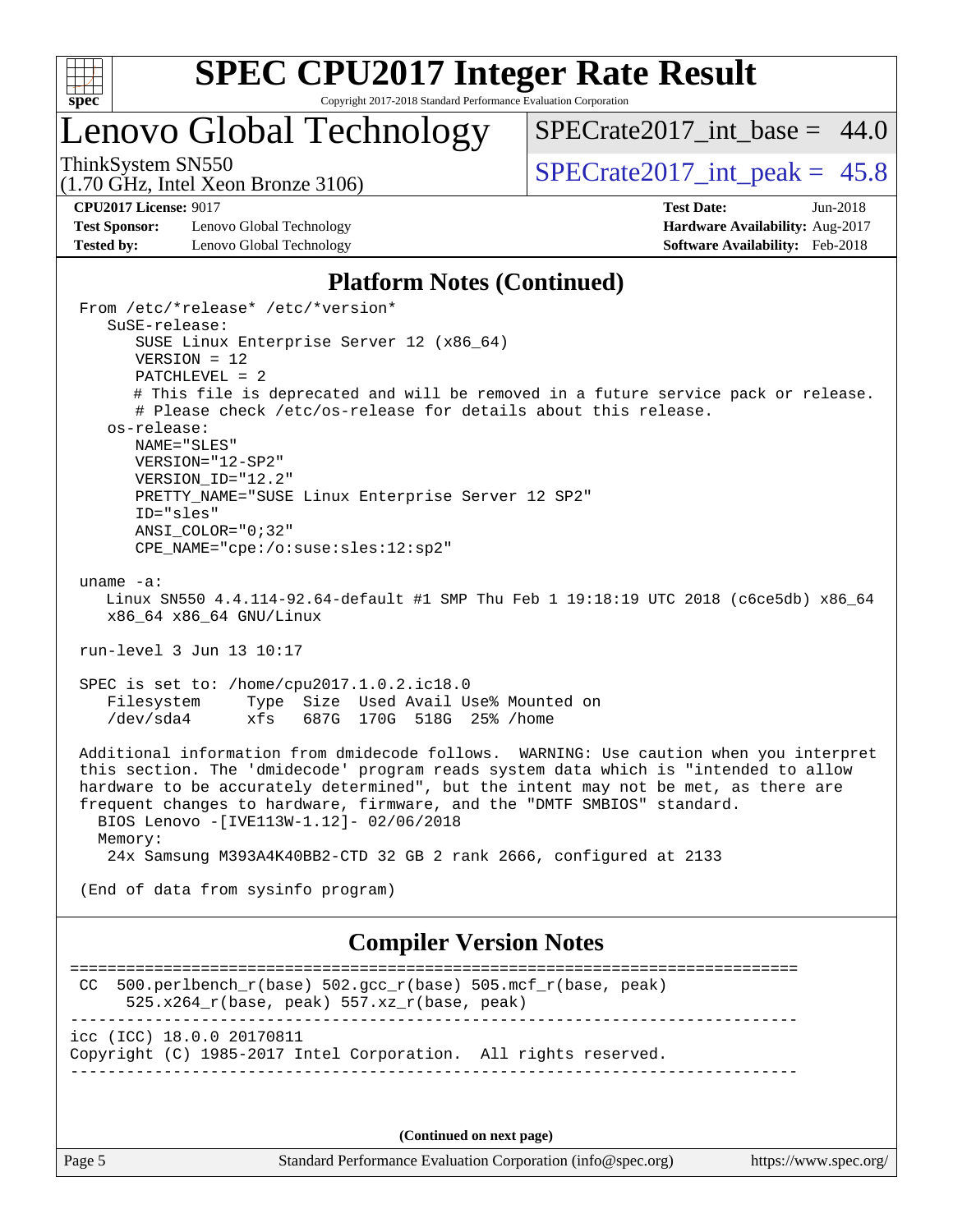

# **[SPEC CPU2017 Integer Rate Result](http://www.spec.org/auto/cpu2017/Docs/result-fields.html#SPECCPU2017IntegerRateResult)**

Copyright 2017-2018 Standard Performance Evaluation Corporation

## Lenovo Global Technology

 $SPECTate2017\_int\_base = 44.0$ 

(1.70 GHz, Intel Xeon Bronze 3106)

ThinkSystem SN550<br>(1.70 GHz, Intel Year Bronze 3106) [SPECrate2017\\_int\\_peak =](http://www.spec.org/auto/cpu2017/Docs/result-fields.html#SPECrate2017intpeak)  $45.8$ 

**[Test Sponsor:](http://www.spec.org/auto/cpu2017/Docs/result-fields.html#TestSponsor)** Lenovo Global Technology **[Hardware Availability:](http://www.spec.org/auto/cpu2017/Docs/result-fields.html#HardwareAvailability)** Aug-2017 **[Tested by:](http://www.spec.org/auto/cpu2017/Docs/result-fields.html#Testedby)** Lenovo Global Technology **[Software Availability:](http://www.spec.org/auto/cpu2017/Docs/result-fields.html#SoftwareAvailability)** Feb-2018

**[CPU2017 License:](http://www.spec.org/auto/cpu2017/Docs/result-fields.html#CPU2017License)** 9017 **[Test Date:](http://www.spec.org/auto/cpu2017/Docs/result-fields.html#TestDate)** Jun-2018

### **[Compiler Version Notes \(Continued\)](http://www.spec.org/auto/cpu2017/Docs/result-fields.html#CompilerVersionNotes)**

| 500.perlbench $r(\text{peak})$ 502.gcc $r(\text{peak})$<br>CC.                                                             |
|----------------------------------------------------------------------------------------------------------------------------|
| icc (ICC) 18.0.0 20170811<br>Copyright (C) 1985-2017 Intel Corporation. All rights reserved.                               |
| CXXC 520.omnetpp $r(base)$ 523.xalancbmk $r(base)$ 531.deepsjeng $r(base)$<br>$541.$ leela $r(base)$                       |
| icpc (ICC) 18.0.0 20170811<br>Copyright (C) 1985-2017 Intel Corporation. All rights reserved.                              |
| CXXC 520.omnetpp $r(\text{peak})$ 523.xalancbmk $r(\text{peak})$ 531.deepsjeng $r(\text{peak})$<br>$541.$ leela $r$ (peak) |
| icpc (ICC) 18.0.0 20170811<br>Copyright (C) 1985-2017 Intel Corporation. All rights reserved.                              |
| 548.exchange2 r(base, peak)<br>FC                                                                                          |
| ifort (IFORT) 18.0.0 20170811<br>Copyright (C) 1985-2017 Intel Corporation. All rights reserved.                           |

## **[Base Compiler Invocation](http://www.spec.org/auto/cpu2017/Docs/result-fields.html#BaseCompilerInvocation)**

[C benchmarks](http://www.spec.org/auto/cpu2017/Docs/result-fields.html#Cbenchmarks): [icc](http://www.spec.org/cpu2017/results/res2018q3/cpu2017-20180619-07110.flags.html#user_CCbase_intel_icc_18.0_66fc1ee009f7361af1fbd72ca7dcefbb700085f36577c54f309893dd4ec40d12360134090235512931783d35fd58c0460139e722d5067c5574d8eaf2b3e37e92)

[C++ benchmarks:](http://www.spec.org/auto/cpu2017/Docs/result-fields.html#CXXbenchmarks) [icpc](http://www.spec.org/cpu2017/results/res2018q3/cpu2017-20180619-07110.flags.html#user_CXXbase_intel_icpc_18.0_c510b6838c7f56d33e37e94d029a35b4a7bccf4766a728ee175e80a419847e808290a9b78be685c44ab727ea267ec2f070ec5dc83b407c0218cded6866a35d07)

[Fortran benchmarks](http://www.spec.org/auto/cpu2017/Docs/result-fields.html#Fortranbenchmarks): [ifort](http://www.spec.org/cpu2017/results/res2018q3/cpu2017-20180619-07110.flags.html#user_FCbase_intel_ifort_18.0_8111460550e3ca792625aed983ce982f94888b8b503583aa7ba2b8303487b4d8a21a13e7191a45c5fd58ff318f48f9492884d4413fa793fd88dd292cad7027ca)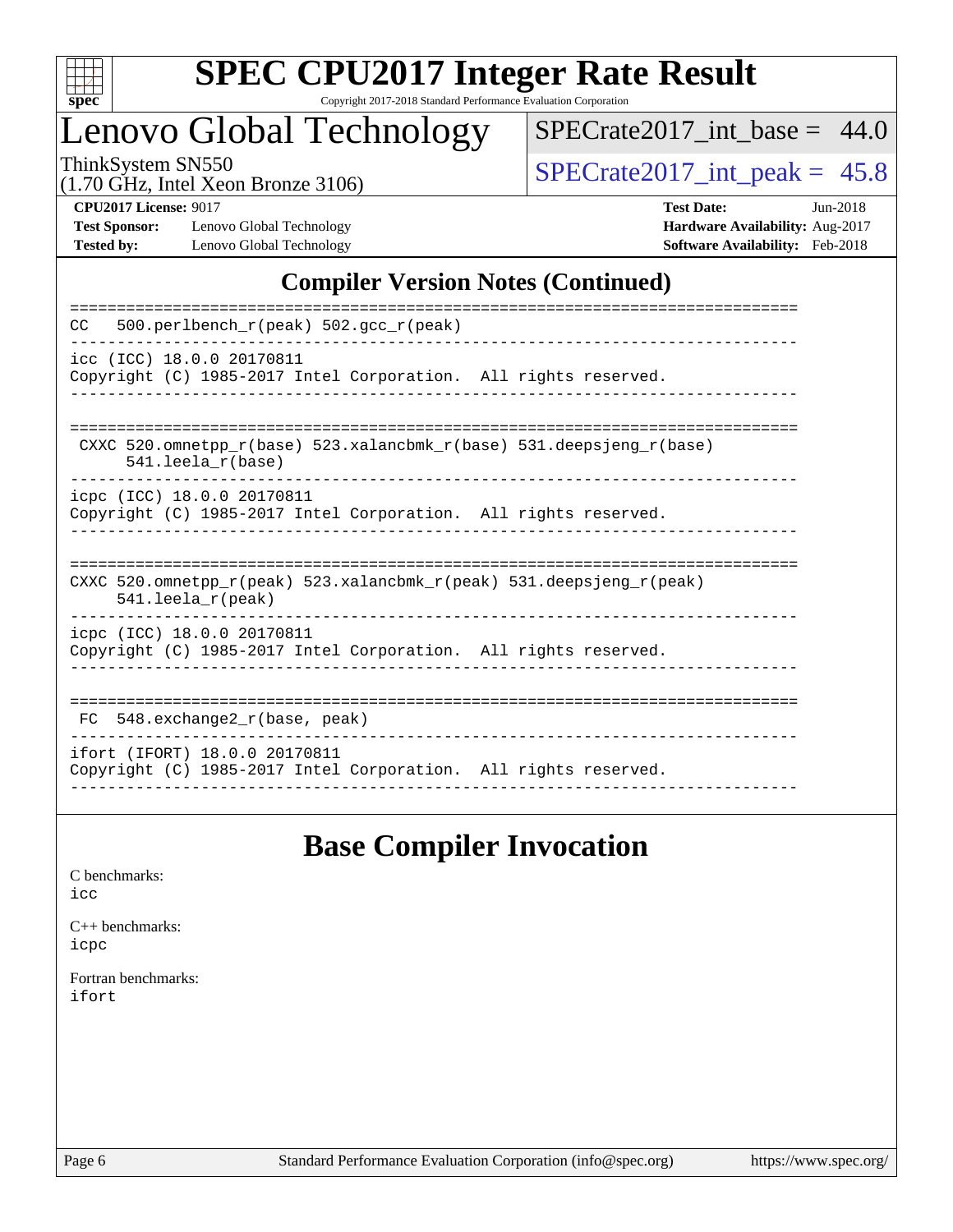

## Lenovo Global Technology

(1.70 GHz, Intel Xeon Bronze 3106)

SPECrate2017 int\_base =  $44.0$ 

ThinkSystem SN550  $SPECrate2017$  int peak = 45.8

**[CPU2017 License:](http://www.spec.org/auto/cpu2017/Docs/result-fields.html#CPU2017License)** 9017 **[Test Date:](http://www.spec.org/auto/cpu2017/Docs/result-fields.html#TestDate)** Jun-2018

**[Test Sponsor:](http://www.spec.org/auto/cpu2017/Docs/result-fields.html#TestSponsor)** Lenovo Global Technology **[Hardware Availability:](http://www.spec.org/auto/cpu2017/Docs/result-fields.html#HardwareAvailability)** Aug-2017 **[Tested by:](http://www.spec.org/auto/cpu2017/Docs/result-fields.html#Testedby)** Lenovo Global Technology **[Software Availability:](http://www.spec.org/auto/cpu2017/Docs/result-fields.html#SoftwareAvailability)** Feb-2018

# **[Base Portability Flags](http://www.spec.org/auto/cpu2017/Docs/result-fields.html#BasePortabilityFlags)**

 500.perlbench\_r: [-DSPEC\\_LP64](http://www.spec.org/cpu2017/results/res2018q3/cpu2017-20180619-07110.flags.html#b500.perlbench_r_basePORTABILITY_DSPEC_LP64) [-DSPEC\\_LINUX\\_X64](http://www.spec.org/cpu2017/results/res2018q3/cpu2017-20180619-07110.flags.html#b500.perlbench_r_baseCPORTABILITY_DSPEC_LINUX_X64) 502.gcc\_r: [-DSPEC\\_LP64](http://www.spec.org/cpu2017/results/res2018q3/cpu2017-20180619-07110.flags.html#suite_basePORTABILITY502_gcc_r_DSPEC_LP64) 505.mcf\_r: [-DSPEC\\_LP64](http://www.spec.org/cpu2017/results/res2018q3/cpu2017-20180619-07110.flags.html#suite_basePORTABILITY505_mcf_r_DSPEC_LP64) 520.omnetpp\_r: [-DSPEC\\_LP64](http://www.spec.org/cpu2017/results/res2018q3/cpu2017-20180619-07110.flags.html#suite_basePORTABILITY520_omnetpp_r_DSPEC_LP64) 523.xalancbmk\_r: [-DSPEC\\_LP64](http://www.spec.org/cpu2017/results/res2018q3/cpu2017-20180619-07110.flags.html#suite_basePORTABILITY523_xalancbmk_r_DSPEC_LP64) [-DSPEC\\_LINUX](http://www.spec.org/cpu2017/results/res2018q3/cpu2017-20180619-07110.flags.html#b523.xalancbmk_r_baseCXXPORTABILITY_DSPEC_LINUX) 525.x264\_r: [-DSPEC\\_LP64](http://www.spec.org/cpu2017/results/res2018q3/cpu2017-20180619-07110.flags.html#suite_basePORTABILITY525_x264_r_DSPEC_LP64) 531.deepsjeng\_r: [-DSPEC\\_LP64](http://www.spec.org/cpu2017/results/res2018q3/cpu2017-20180619-07110.flags.html#suite_basePORTABILITY531_deepsjeng_r_DSPEC_LP64) 541.leela\_r: [-DSPEC\\_LP64](http://www.spec.org/cpu2017/results/res2018q3/cpu2017-20180619-07110.flags.html#suite_basePORTABILITY541_leela_r_DSPEC_LP64) 548.exchange2\_r: [-DSPEC\\_LP64](http://www.spec.org/cpu2017/results/res2018q3/cpu2017-20180619-07110.flags.html#suite_basePORTABILITY548_exchange2_r_DSPEC_LP64) 557.xz\_r: [-DSPEC\\_LP64](http://www.spec.org/cpu2017/results/res2018q3/cpu2017-20180619-07110.flags.html#suite_basePORTABILITY557_xz_r_DSPEC_LP64)

## **[Base Optimization Flags](http://www.spec.org/auto/cpu2017/Docs/result-fields.html#BaseOptimizationFlags)**

### [C benchmarks](http://www.spec.org/auto/cpu2017/Docs/result-fields.html#Cbenchmarks):

[-Wl,-z,muldefs](http://www.spec.org/cpu2017/results/res2018q3/cpu2017-20180619-07110.flags.html#user_CCbase_link_force_multiple1_b4cbdb97b34bdee9ceefcfe54f4c8ea74255f0b02a4b23e853cdb0e18eb4525ac79b5a88067c842dd0ee6996c24547a27a4b99331201badda8798ef8a743f577) [-xCORE-AVX2](http://www.spec.org/cpu2017/results/res2018q3/cpu2017-20180619-07110.flags.html#user_CCbase_f-xCORE-AVX2) [-ipo](http://www.spec.org/cpu2017/results/res2018q3/cpu2017-20180619-07110.flags.html#user_CCbase_f-ipo) [-O3](http://www.spec.org/cpu2017/results/res2018q3/cpu2017-20180619-07110.flags.html#user_CCbase_f-O3) [-no-prec-div](http://www.spec.org/cpu2017/results/res2018q3/cpu2017-20180619-07110.flags.html#user_CCbase_f-no-prec-div) [-qopt-mem-layout-trans=3](http://www.spec.org/cpu2017/results/res2018q3/cpu2017-20180619-07110.flags.html#user_CCbase_f-qopt-mem-layout-trans_de80db37974c74b1f0e20d883f0b675c88c3b01e9d123adea9b28688d64333345fb62bc4a798493513fdb68f60282f9a726aa07f478b2f7113531aecce732043) [-L/usr/local/je5.0.1-64/lib](http://www.spec.org/cpu2017/results/res2018q3/cpu2017-20180619-07110.flags.html#user_CCbase_jemalloc_link_path64_4b10a636b7bce113509b17f3bd0d6226c5fb2346b9178c2d0232c14f04ab830f976640479e5c33dc2bcbbdad86ecfb6634cbbd4418746f06f368b512fced5394) [-ljemalloc](http://www.spec.org/cpu2017/results/res2018q3/cpu2017-20180619-07110.flags.html#user_CCbase_jemalloc_link_lib_d1249b907c500fa1c0672f44f562e3d0f79738ae9e3c4a9c376d49f265a04b9c99b167ecedbf6711b3085be911c67ff61f150a17b3472be731631ba4d0471706)

[C++ benchmarks:](http://www.spec.org/auto/cpu2017/Docs/result-fields.html#CXXbenchmarks)

[-Wl,-z,muldefs](http://www.spec.org/cpu2017/results/res2018q3/cpu2017-20180619-07110.flags.html#user_CXXbase_link_force_multiple1_b4cbdb97b34bdee9ceefcfe54f4c8ea74255f0b02a4b23e853cdb0e18eb4525ac79b5a88067c842dd0ee6996c24547a27a4b99331201badda8798ef8a743f577) [-xCORE-AVX2](http://www.spec.org/cpu2017/results/res2018q3/cpu2017-20180619-07110.flags.html#user_CXXbase_f-xCORE-AVX2) [-ipo](http://www.spec.org/cpu2017/results/res2018q3/cpu2017-20180619-07110.flags.html#user_CXXbase_f-ipo) [-O3](http://www.spec.org/cpu2017/results/res2018q3/cpu2017-20180619-07110.flags.html#user_CXXbase_f-O3) [-no-prec-div](http://www.spec.org/cpu2017/results/res2018q3/cpu2017-20180619-07110.flags.html#user_CXXbase_f-no-prec-div) [-qopt-mem-layout-trans=3](http://www.spec.org/cpu2017/results/res2018q3/cpu2017-20180619-07110.flags.html#user_CXXbase_f-qopt-mem-layout-trans_de80db37974c74b1f0e20d883f0b675c88c3b01e9d123adea9b28688d64333345fb62bc4a798493513fdb68f60282f9a726aa07f478b2f7113531aecce732043) [-L/usr/local/je5.0.1-64/lib](http://www.spec.org/cpu2017/results/res2018q3/cpu2017-20180619-07110.flags.html#user_CXXbase_jemalloc_link_path64_4b10a636b7bce113509b17f3bd0d6226c5fb2346b9178c2d0232c14f04ab830f976640479e5c33dc2bcbbdad86ecfb6634cbbd4418746f06f368b512fced5394) [-ljemalloc](http://www.spec.org/cpu2017/results/res2018q3/cpu2017-20180619-07110.flags.html#user_CXXbase_jemalloc_link_lib_d1249b907c500fa1c0672f44f562e3d0f79738ae9e3c4a9c376d49f265a04b9c99b167ecedbf6711b3085be911c67ff61f150a17b3472be731631ba4d0471706)

### [Fortran benchmarks](http://www.spec.org/auto/cpu2017/Docs/result-fields.html#Fortranbenchmarks):

[-Wl,-z,muldefs](http://www.spec.org/cpu2017/results/res2018q3/cpu2017-20180619-07110.flags.html#user_FCbase_link_force_multiple1_b4cbdb97b34bdee9ceefcfe54f4c8ea74255f0b02a4b23e853cdb0e18eb4525ac79b5a88067c842dd0ee6996c24547a27a4b99331201badda8798ef8a743f577) [-xCORE-AVX2](http://www.spec.org/cpu2017/results/res2018q3/cpu2017-20180619-07110.flags.html#user_FCbase_f-xCORE-AVX2) [-ipo](http://www.spec.org/cpu2017/results/res2018q3/cpu2017-20180619-07110.flags.html#user_FCbase_f-ipo) [-O3](http://www.spec.org/cpu2017/results/res2018q3/cpu2017-20180619-07110.flags.html#user_FCbase_f-O3) [-no-prec-div](http://www.spec.org/cpu2017/results/res2018q3/cpu2017-20180619-07110.flags.html#user_FCbase_f-no-prec-div) [-qopt-mem-layout-trans=3](http://www.spec.org/cpu2017/results/res2018q3/cpu2017-20180619-07110.flags.html#user_FCbase_f-qopt-mem-layout-trans_de80db37974c74b1f0e20d883f0b675c88c3b01e9d123adea9b28688d64333345fb62bc4a798493513fdb68f60282f9a726aa07f478b2f7113531aecce732043) [-nostandard-realloc-lhs](http://www.spec.org/cpu2017/results/res2018q3/cpu2017-20180619-07110.flags.html#user_FCbase_f_2003_std_realloc_82b4557e90729c0f113870c07e44d33d6f5a304b4f63d4c15d2d0f1fab99f5daaed73bdb9275d9ae411527f28b936061aa8b9c8f2d63842963b95c9dd6426b8a) [-align array32byte](http://www.spec.org/cpu2017/results/res2018q3/cpu2017-20180619-07110.flags.html#user_FCbase_align_array32byte_b982fe038af199962ba9a80c053b8342c548c85b40b8e86eb3cc33dee0d7986a4af373ac2d51c3f7cf710a18d62fdce2948f201cd044323541f22fc0fffc51b6) [-L/usr/local/je5.0.1-64/lib](http://www.spec.org/cpu2017/results/res2018q3/cpu2017-20180619-07110.flags.html#user_FCbase_jemalloc_link_path64_4b10a636b7bce113509b17f3bd0d6226c5fb2346b9178c2d0232c14f04ab830f976640479e5c33dc2bcbbdad86ecfb6634cbbd4418746f06f368b512fced5394) [-ljemalloc](http://www.spec.org/cpu2017/results/res2018q3/cpu2017-20180619-07110.flags.html#user_FCbase_jemalloc_link_lib_d1249b907c500fa1c0672f44f562e3d0f79738ae9e3c4a9c376d49f265a04b9c99b167ecedbf6711b3085be911c67ff61f150a17b3472be731631ba4d0471706)

## **[Base Other Flags](http://www.spec.org/auto/cpu2017/Docs/result-fields.html#BaseOtherFlags)**

[C benchmarks](http://www.spec.org/auto/cpu2017/Docs/result-fields.html#Cbenchmarks):  $-m64 - std= c11$  $-m64 - std= c11$ 

[C++ benchmarks:](http://www.spec.org/auto/cpu2017/Docs/result-fields.html#CXXbenchmarks)  $-m64$ 

[Fortran benchmarks](http://www.spec.org/auto/cpu2017/Docs/result-fields.html#Fortranbenchmarks): [-m64](http://www.spec.org/cpu2017/results/res2018q3/cpu2017-20180619-07110.flags.html#user_FCbase_intel_intel64_18.0_af43caccfc8ded86e7699f2159af6efc7655f51387b94da716254467f3c01020a5059329e2569e4053f409e7c9202a7efc638f7a6d1ffb3f52dea4a3e31d82ab)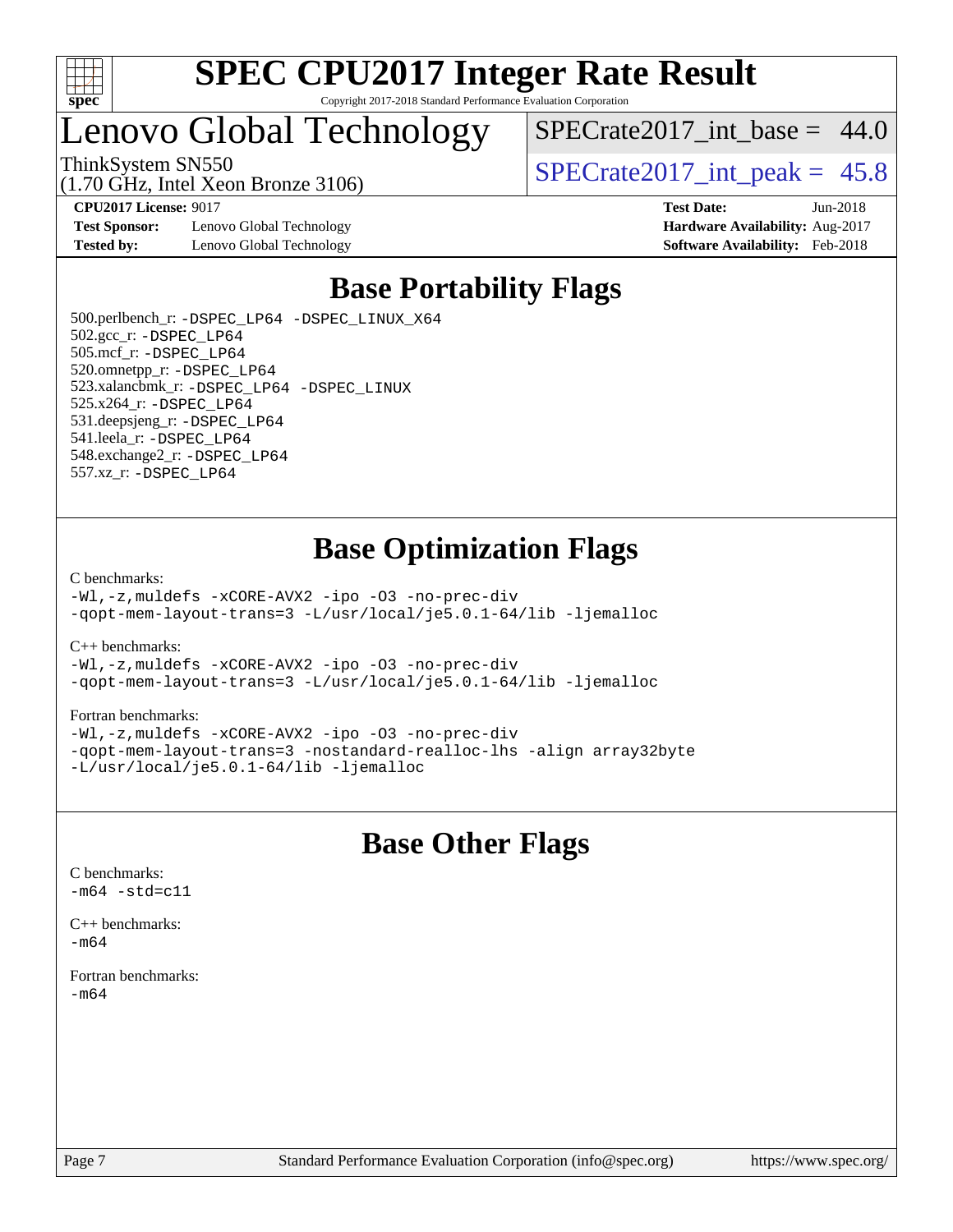

## Lenovo Global Technology

SPECrate2017 int\_base =  $44.0$ 

(1.70 GHz, Intel Xeon Bronze 3106)

**[Test Sponsor:](http://www.spec.org/auto/cpu2017/Docs/result-fields.html#TestSponsor)** Lenovo Global Technology **[Hardware Availability:](http://www.spec.org/auto/cpu2017/Docs/result-fields.html#HardwareAvailability)** Aug-2017 **[Tested by:](http://www.spec.org/auto/cpu2017/Docs/result-fields.html#Testedby)** Lenovo Global Technology **[Software Availability:](http://www.spec.org/auto/cpu2017/Docs/result-fields.html#SoftwareAvailability)** Feb-2018

ThinkSystem SN550  $SPECrate2017$  int peak = 45.8

**[CPU2017 License:](http://www.spec.org/auto/cpu2017/Docs/result-fields.html#CPU2017License)** 9017 **[Test Date:](http://www.spec.org/auto/cpu2017/Docs/result-fields.html#TestDate)** Jun-2018

## **[Peak Compiler Invocation](http://www.spec.org/auto/cpu2017/Docs/result-fields.html#PeakCompilerInvocation)**

[C benchmarks:](http://www.spec.org/auto/cpu2017/Docs/result-fields.html#Cbenchmarks)

[icc](http://www.spec.org/cpu2017/results/res2018q3/cpu2017-20180619-07110.flags.html#user_CCpeak_intel_icc_18.0_66fc1ee009f7361af1fbd72ca7dcefbb700085f36577c54f309893dd4ec40d12360134090235512931783d35fd58c0460139e722d5067c5574d8eaf2b3e37e92)

[C++ benchmarks:](http://www.spec.org/auto/cpu2017/Docs/result-fields.html#CXXbenchmarks) [icpc](http://www.spec.org/cpu2017/results/res2018q3/cpu2017-20180619-07110.flags.html#user_CXXpeak_intel_icpc_18.0_c510b6838c7f56d33e37e94d029a35b4a7bccf4766a728ee175e80a419847e808290a9b78be685c44ab727ea267ec2f070ec5dc83b407c0218cded6866a35d07)

[Fortran benchmarks](http://www.spec.org/auto/cpu2017/Docs/result-fields.html#Fortranbenchmarks): [ifort](http://www.spec.org/cpu2017/results/res2018q3/cpu2017-20180619-07110.flags.html#user_FCpeak_intel_ifort_18.0_8111460550e3ca792625aed983ce982f94888b8b503583aa7ba2b8303487b4d8a21a13e7191a45c5fd58ff318f48f9492884d4413fa793fd88dd292cad7027ca)

## **[Peak Portability Flags](http://www.spec.org/auto/cpu2017/Docs/result-fields.html#PeakPortabilityFlags)**

 500.perlbench\_r: [-DSPEC\\_LP64](http://www.spec.org/cpu2017/results/res2018q3/cpu2017-20180619-07110.flags.html#b500.perlbench_r_peakPORTABILITY_DSPEC_LP64) [-DSPEC\\_LINUX\\_X64](http://www.spec.org/cpu2017/results/res2018q3/cpu2017-20180619-07110.flags.html#b500.perlbench_r_peakCPORTABILITY_DSPEC_LINUX_X64) 502.gcc\_r: [-D\\_FILE\\_OFFSET\\_BITS=64](http://www.spec.org/cpu2017/results/res2018q3/cpu2017-20180619-07110.flags.html#user_peakPORTABILITY502_gcc_r_file_offset_bits_64_5ae949a99b284ddf4e95728d47cb0843d81b2eb0e18bdfe74bbf0f61d0b064f4bda2f10ea5eb90e1dcab0e84dbc592acfc5018bc955c18609f94ddb8d550002c) 505.mcf\_r: [-DSPEC\\_LP64](http://www.spec.org/cpu2017/results/res2018q3/cpu2017-20180619-07110.flags.html#suite_peakPORTABILITY505_mcf_r_DSPEC_LP64) 520.omnetpp\_r: [-DSPEC\\_LP64](http://www.spec.org/cpu2017/results/res2018q3/cpu2017-20180619-07110.flags.html#suite_peakPORTABILITY520_omnetpp_r_DSPEC_LP64) 523.xalancbmk\_r: [-D\\_FILE\\_OFFSET\\_BITS=64](http://www.spec.org/cpu2017/results/res2018q3/cpu2017-20180619-07110.flags.html#user_peakPORTABILITY523_xalancbmk_r_file_offset_bits_64_5ae949a99b284ddf4e95728d47cb0843d81b2eb0e18bdfe74bbf0f61d0b064f4bda2f10ea5eb90e1dcab0e84dbc592acfc5018bc955c18609f94ddb8d550002c) [-DSPEC\\_LINUX](http://www.spec.org/cpu2017/results/res2018q3/cpu2017-20180619-07110.flags.html#b523.xalancbmk_r_peakCXXPORTABILITY_DSPEC_LINUX) 525.x264\_r: [-DSPEC\\_LP64](http://www.spec.org/cpu2017/results/res2018q3/cpu2017-20180619-07110.flags.html#suite_peakPORTABILITY525_x264_r_DSPEC_LP64) 531.deepsjeng\_r: [-DSPEC\\_LP64](http://www.spec.org/cpu2017/results/res2018q3/cpu2017-20180619-07110.flags.html#suite_peakPORTABILITY531_deepsjeng_r_DSPEC_LP64) 541.leela\_r: [-DSPEC\\_LP64](http://www.spec.org/cpu2017/results/res2018q3/cpu2017-20180619-07110.flags.html#suite_peakPORTABILITY541_leela_r_DSPEC_LP64) 548.exchange2\_r: [-DSPEC\\_LP64](http://www.spec.org/cpu2017/results/res2018q3/cpu2017-20180619-07110.flags.html#suite_peakPORTABILITY548_exchange2_r_DSPEC_LP64) 557.xz\_r: [-DSPEC\\_LP64](http://www.spec.org/cpu2017/results/res2018q3/cpu2017-20180619-07110.flags.html#suite_peakPORTABILITY557_xz_r_DSPEC_LP64)

## **[Peak Optimization Flags](http://www.spec.org/auto/cpu2017/Docs/result-fields.html#PeakOptimizationFlags)**

[C benchmarks](http://www.spec.org/auto/cpu2017/Docs/result-fields.html#Cbenchmarks):

```
 500.perlbench_r: -Wl,-z,muldefs -prof-gen(pass 1) -prof-use(pass 2) -ipo
-xCORE-AVX2 -O3 -no-prec-div -qopt-mem-layout-trans=3
-fno-strict-overflow -L/usr/local/je5.0.1-64/lib
-ljemalloc
 502.gcc_r: -L/opt/intel/compilers_and_libraries_2018/linux/lib/ia32
-Wl,-z,muldefs -prof-gen(pass 1) -prof-use(pass 2) -ipo
-xCORE-AVX2 -O3 -no-prec-div -qopt-mem-layout-trans=3
-L/usr/local/je5.0.1-32/lib -ljemalloc
 505.mcf_r: -Wl,-z,muldefs -xCORE-AVX2 -ipo -O3 -no-prec-div
-qopt-mem-layout-trans=3 -L/usr/local/je5.0.1-64/lib
-ljemalloc
 525.x264_r: -Wl,-z,muldefs -xCORE-AVX2 -ipo -O3 -no-prec-div
-qopt-mem-layout-trans=3 -fno-alias
                                     (Continued on next page)
```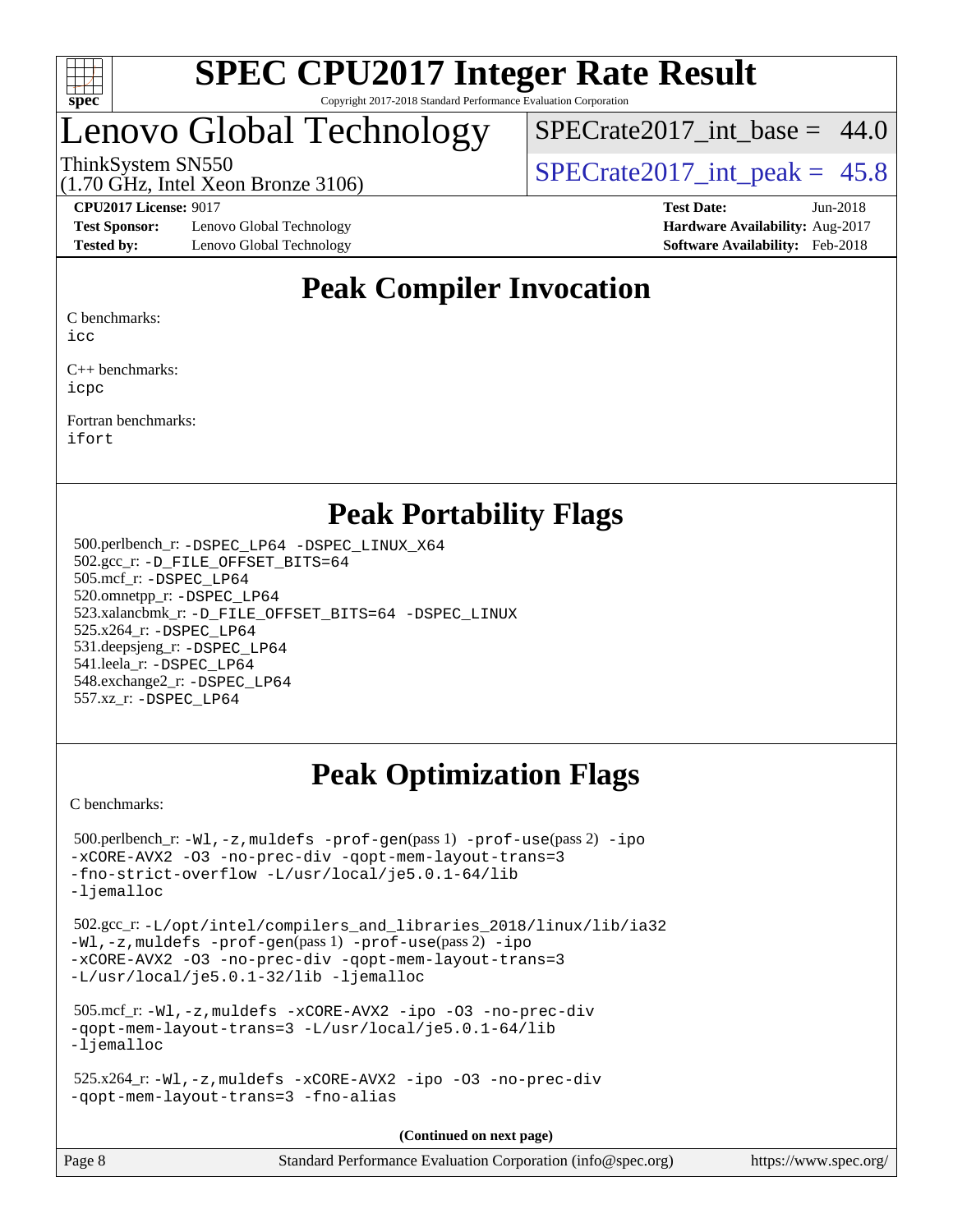

# **[SPEC CPU2017 Integer Rate Result](http://www.spec.org/auto/cpu2017/Docs/result-fields.html#SPECCPU2017IntegerRateResult)**

Copyright 2017-2018 Standard Performance Evaluation Corporation

## Lenovo Global Technology

SPECrate2017 int\_base =  $44.0$ 

ThinkSystem SN550  $SPECrate2017$  int peak = 45.8

**[Test Sponsor:](http://www.spec.org/auto/cpu2017/Docs/result-fields.html#TestSponsor)** Lenovo Global Technology **[Hardware Availability:](http://www.spec.org/auto/cpu2017/Docs/result-fields.html#HardwareAvailability)** Aug-2017 **[Tested by:](http://www.spec.org/auto/cpu2017/Docs/result-fields.html#Testedby)** Lenovo Global Technology **[Software Availability:](http://www.spec.org/auto/cpu2017/Docs/result-fields.html#SoftwareAvailability)** Feb-2018

(1.70 GHz, Intel Xeon Bronze 3106)

**[CPU2017 License:](http://www.spec.org/auto/cpu2017/Docs/result-fields.html#CPU2017License)** 9017 **[Test Date:](http://www.spec.org/auto/cpu2017/Docs/result-fields.html#TestDate)** Jun-2018

## **[Peak Optimization Flags \(Continued\)](http://www.spec.org/auto/cpu2017/Docs/result-fields.html#PeakOptimizationFlags)**

 525.x264\_r (continued): [-L/usr/local/je5.0.1-64/lib](http://www.spec.org/cpu2017/results/res2018q3/cpu2017-20180619-07110.flags.html#user_peakEXTRA_LIBS525_x264_r_jemalloc_link_path64_4b10a636b7bce113509b17f3bd0d6226c5fb2346b9178c2d0232c14f04ab830f976640479e5c33dc2bcbbdad86ecfb6634cbbd4418746f06f368b512fced5394) [-ljemalloc](http://www.spec.org/cpu2017/results/res2018q3/cpu2017-20180619-07110.flags.html#user_peakEXTRA_LIBS525_x264_r_jemalloc_link_lib_d1249b907c500fa1c0672f44f562e3d0f79738ae9e3c4a9c376d49f265a04b9c99b167ecedbf6711b3085be911c67ff61f150a17b3472be731631ba4d0471706)

557.xz\_r: Same as 505.mcf\_r

[C++ benchmarks:](http://www.spec.org/auto/cpu2017/Docs/result-fields.html#CXXbenchmarks)

 520.omnetpp\_r: [-Wl,-z,muldefs](http://www.spec.org/cpu2017/results/res2018q3/cpu2017-20180619-07110.flags.html#user_peakEXTRA_LDFLAGS520_omnetpp_r_link_force_multiple1_b4cbdb97b34bdee9ceefcfe54f4c8ea74255f0b02a4b23e853cdb0e18eb4525ac79b5a88067c842dd0ee6996c24547a27a4b99331201badda8798ef8a743f577) [-prof-gen](http://www.spec.org/cpu2017/results/res2018q3/cpu2017-20180619-07110.flags.html#user_peakPASS1_CXXFLAGSPASS1_LDFLAGS520_omnetpp_r_prof_gen_5aa4926d6013ddb2a31985c654b3eb18169fc0c6952a63635c234f711e6e63dd76e94ad52365559451ec499a2cdb89e4dc58ba4c67ef54ca681ffbe1461d6b36)(pass 1) [-prof-use](http://www.spec.org/cpu2017/results/res2018q3/cpu2017-20180619-07110.flags.html#user_peakPASS2_CXXFLAGSPASS2_LDFLAGS520_omnetpp_r_prof_use_1a21ceae95f36a2b53c25747139a6c16ca95bd9def2a207b4f0849963b97e94f5260e30a0c64f4bb623698870e679ca08317ef8150905d41bd88c6f78df73f19)(pass 2) [-ipo](http://www.spec.org/cpu2017/results/res2018q3/cpu2017-20180619-07110.flags.html#user_peakPASS1_CXXOPTIMIZEPASS2_CXXOPTIMIZE520_omnetpp_r_f-ipo) [-xCORE-AVX2](http://www.spec.org/cpu2017/results/res2018q3/cpu2017-20180619-07110.flags.html#user_peakPASS2_CXXOPTIMIZE520_omnetpp_r_f-xCORE-AVX2) [-O3](http://www.spec.org/cpu2017/results/res2018q3/cpu2017-20180619-07110.flags.html#user_peakPASS1_CXXOPTIMIZEPASS2_CXXOPTIMIZE520_omnetpp_r_f-O3) [-no-prec-div](http://www.spec.org/cpu2017/results/res2018q3/cpu2017-20180619-07110.flags.html#user_peakPASS1_CXXOPTIMIZEPASS2_CXXOPTIMIZE520_omnetpp_r_f-no-prec-div) [-qopt-mem-layout-trans=3](http://www.spec.org/cpu2017/results/res2018q3/cpu2017-20180619-07110.flags.html#user_peakPASS1_CXXOPTIMIZEPASS2_CXXOPTIMIZE520_omnetpp_r_f-qopt-mem-layout-trans_de80db37974c74b1f0e20d883f0b675c88c3b01e9d123adea9b28688d64333345fb62bc4a798493513fdb68f60282f9a726aa07f478b2f7113531aecce732043) [-L/usr/local/je5.0.1-64/lib](http://www.spec.org/cpu2017/results/res2018q3/cpu2017-20180619-07110.flags.html#user_peakEXTRA_LIBS520_omnetpp_r_jemalloc_link_path64_4b10a636b7bce113509b17f3bd0d6226c5fb2346b9178c2d0232c14f04ab830f976640479e5c33dc2bcbbdad86ecfb6634cbbd4418746f06f368b512fced5394) [-ljemalloc](http://www.spec.org/cpu2017/results/res2018q3/cpu2017-20180619-07110.flags.html#user_peakEXTRA_LIBS520_omnetpp_r_jemalloc_link_lib_d1249b907c500fa1c0672f44f562e3d0f79738ae9e3c4a9c376d49f265a04b9c99b167ecedbf6711b3085be911c67ff61f150a17b3472be731631ba4d0471706)

 523.xalancbmk\_r: [-L/opt/intel/compilers\\_and\\_libraries\\_2018/linux/lib/ia32](http://www.spec.org/cpu2017/results/res2018q3/cpu2017-20180619-07110.flags.html#user_peakCXXLD523_xalancbmk_r_Enable-32bit-runtime_af243bdb1d79e4c7a4f720bf8275e627de2ecd461de63307bc14cef0633fde3cd7bb2facb32dcc8be9566045fb55d40ce2b72b725f73827aa7833441b71b9343) [-Wl,-z,muldefs](http://www.spec.org/cpu2017/results/res2018q3/cpu2017-20180619-07110.flags.html#user_peakEXTRA_LDFLAGS523_xalancbmk_r_link_force_multiple1_b4cbdb97b34bdee9ceefcfe54f4c8ea74255f0b02a4b23e853cdb0e18eb4525ac79b5a88067c842dd0ee6996c24547a27a4b99331201badda8798ef8a743f577) [-prof-gen](http://www.spec.org/cpu2017/results/res2018q3/cpu2017-20180619-07110.flags.html#user_peakPASS1_CXXFLAGSPASS1_LDFLAGS523_xalancbmk_r_prof_gen_5aa4926d6013ddb2a31985c654b3eb18169fc0c6952a63635c234f711e6e63dd76e94ad52365559451ec499a2cdb89e4dc58ba4c67ef54ca681ffbe1461d6b36)(pass 1) [-prof-use](http://www.spec.org/cpu2017/results/res2018q3/cpu2017-20180619-07110.flags.html#user_peakPASS2_CXXFLAGSPASS2_LDFLAGS523_xalancbmk_r_prof_use_1a21ceae95f36a2b53c25747139a6c16ca95bd9def2a207b4f0849963b97e94f5260e30a0c64f4bb623698870e679ca08317ef8150905d41bd88c6f78df73f19)(pass 2) [-ipo](http://www.spec.org/cpu2017/results/res2018q3/cpu2017-20180619-07110.flags.html#user_peakPASS1_CXXOPTIMIZEPASS2_CXXOPTIMIZE523_xalancbmk_r_f-ipo) [-xCORE-AVX2](http://www.spec.org/cpu2017/results/res2018q3/cpu2017-20180619-07110.flags.html#user_peakPASS2_CXXOPTIMIZE523_xalancbmk_r_f-xCORE-AVX2) [-O3](http://www.spec.org/cpu2017/results/res2018q3/cpu2017-20180619-07110.flags.html#user_peakPASS1_CXXOPTIMIZEPASS2_CXXOPTIMIZE523_xalancbmk_r_f-O3) [-no-prec-div](http://www.spec.org/cpu2017/results/res2018q3/cpu2017-20180619-07110.flags.html#user_peakPASS1_CXXOPTIMIZEPASS2_CXXOPTIMIZE523_xalancbmk_r_f-no-prec-div) [-qopt-mem-layout-trans=3](http://www.spec.org/cpu2017/results/res2018q3/cpu2017-20180619-07110.flags.html#user_peakPASS1_CXXOPTIMIZEPASS2_CXXOPTIMIZE523_xalancbmk_r_f-qopt-mem-layout-trans_de80db37974c74b1f0e20d883f0b675c88c3b01e9d123adea9b28688d64333345fb62bc4a798493513fdb68f60282f9a726aa07f478b2f7113531aecce732043) [-L/usr/local/je5.0.1-32/lib](http://www.spec.org/cpu2017/results/res2018q3/cpu2017-20180619-07110.flags.html#user_peakEXTRA_LIBS523_xalancbmk_r_jemalloc_link_path32_e29f22e8e6c17053bbc6a0971f5a9c01a601a06bb1a59df2084b77a2fe0a2995b64fd4256feaeea39eeba3aae142e96e2b2b0a28974019c0c0c88139a84f900a) [-ljemalloc](http://www.spec.org/cpu2017/results/res2018q3/cpu2017-20180619-07110.flags.html#user_peakEXTRA_LIBS523_xalancbmk_r_jemalloc_link_lib_d1249b907c500fa1c0672f44f562e3d0f79738ae9e3c4a9c376d49f265a04b9c99b167ecedbf6711b3085be911c67ff61f150a17b3472be731631ba4d0471706)

531.deepsjeng\_r: Same as 520.omnetpp\_r

541.leela\_r: Same as 520.omnetpp\_r

[Fortran benchmarks](http://www.spec.org/auto/cpu2017/Docs/result-fields.html#Fortranbenchmarks):

[-Wl,-z,muldefs](http://www.spec.org/cpu2017/results/res2018q3/cpu2017-20180619-07110.flags.html#user_FCpeak_link_force_multiple1_b4cbdb97b34bdee9ceefcfe54f4c8ea74255f0b02a4b23e853cdb0e18eb4525ac79b5a88067c842dd0ee6996c24547a27a4b99331201badda8798ef8a743f577) [-xCORE-AVX2](http://www.spec.org/cpu2017/results/res2018q3/cpu2017-20180619-07110.flags.html#user_FCpeak_f-xCORE-AVX2) [-ipo](http://www.spec.org/cpu2017/results/res2018q3/cpu2017-20180619-07110.flags.html#user_FCpeak_f-ipo) [-O3](http://www.spec.org/cpu2017/results/res2018q3/cpu2017-20180619-07110.flags.html#user_FCpeak_f-O3) [-no-prec-div](http://www.spec.org/cpu2017/results/res2018q3/cpu2017-20180619-07110.flags.html#user_FCpeak_f-no-prec-div) [-qopt-mem-layout-trans=3](http://www.spec.org/cpu2017/results/res2018q3/cpu2017-20180619-07110.flags.html#user_FCpeak_f-qopt-mem-layout-trans_de80db37974c74b1f0e20d883f0b675c88c3b01e9d123adea9b28688d64333345fb62bc4a798493513fdb68f60282f9a726aa07f478b2f7113531aecce732043) [-nostandard-realloc-lhs](http://www.spec.org/cpu2017/results/res2018q3/cpu2017-20180619-07110.flags.html#user_FCpeak_f_2003_std_realloc_82b4557e90729c0f113870c07e44d33d6f5a304b4f63d4c15d2d0f1fab99f5daaed73bdb9275d9ae411527f28b936061aa8b9c8f2d63842963b95c9dd6426b8a) [-align array32byte](http://www.spec.org/cpu2017/results/res2018q3/cpu2017-20180619-07110.flags.html#user_FCpeak_align_array32byte_b982fe038af199962ba9a80c053b8342c548c85b40b8e86eb3cc33dee0d7986a4af373ac2d51c3f7cf710a18d62fdce2948f201cd044323541f22fc0fffc51b6) [-L/usr/local/je5.0.1-64/lib](http://www.spec.org/cpu2017/results/res2018q3/cpu2017-20180619-07110.flags.html#user_FCpeak_jemalloc_link_path64_4b10a636b7bce113509b17f3bd0d6226c5fb2346b9178c2d0232c14f04ab830f976640479e5c33dc2bcbbdad86ecfb6634cbbd4418746f06f368b512fced5394) [-ljemalloc](http://www.spec.org/cpu2017/results/res2018q3/cpu2017-20180619-07110.flags.html#user_FCpeak_jemalloc_link_lib_d1249b907c500fa1c0672f44f562e3d0f79738ae9e3c4a9c376d49f265a04b9c99b167ecedbf6711b3085be911c67ff61f150a17b3472be731631ba4d0471706)

## **[Peak Other Flags](http://www.spec.org/auto/cpu2017/Docs/result-fields.html#PeakOtherFlags)**

| C benchmarks (except as noted below):<br>$-m64 - std = c11$                                                                                                                                                                           |  |
|---------------------------------------------------------------------------------------------------------------------------------------------------------------------------------------------------------------------------------------|--|
| $502.\text{gcc}_r$ : $-m32 - std = c11$                                                                                                                                                                                               |  |
| $C++$ benchmarks (except as noted below):<br>$-m64$                                                                                                                                                                                   |  |
| 523.xalancbmk $r: -m32$                                                                                                                                                                                                               |  |
| Fortran benchmarks:<br>$-m64$                                                                                                                                                                                                         |  |
| The flags files that were used to format this result can be browsed at<br>http://www.spec.org/cpu2017/flags/Intel-ic18.0-official-linux64.html<br>http://www.spec.org/cpu2017/flags/Lenovo-Platform-SPECcpu2017-Flags-V1.2-SKL-C.html |  |